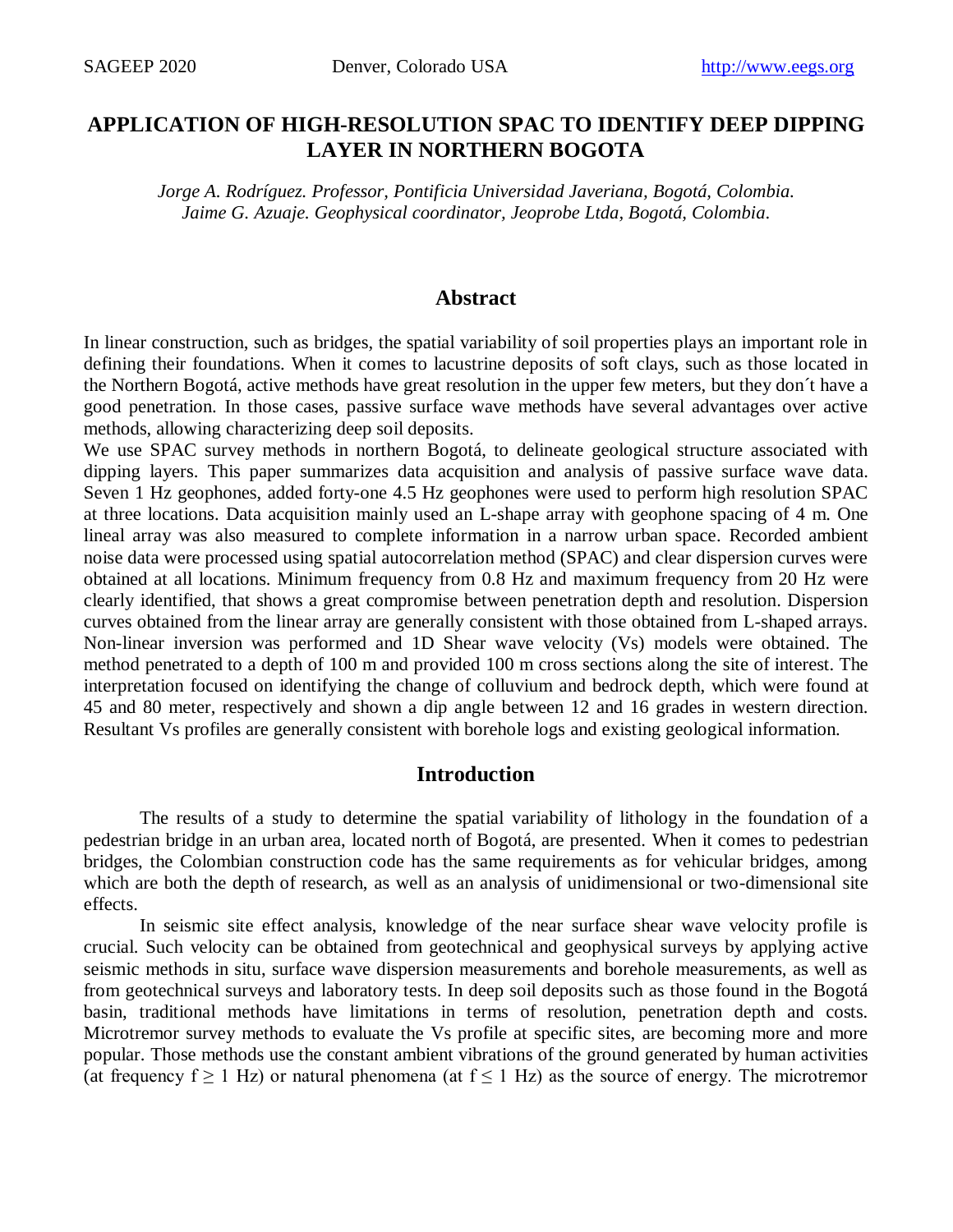survey methods are noninvasive and their source of energy is continuous in proximity to urban agglomerations, which is very good for urban environment.

The bridge is located in the northern lacustrine zone of Bogotá, but less than a kilometer from the eastern foothills. According to geological information, in this area the tectonic effects have generated abrupt changes in rock depth, which increases considerably in an east - west direction (**[Figure 1](#page-1-0)**).



**Figure 1:** Site location and seismic response map zonation of Bogotá city (Ingeominas, 1997; Google Earth, 2019)

### **Background and proceedings**

<span id="page-1-0"></span>In this study, we used SPAC analysis. The background theory about those methods is not discussed here, but can be found in Aki (1957) y Tokimatsu (1997).

Microtremor observations were recorded in September 2019, using a maximum 240 m aperture array composed of 48 receivers located at the surface has been considered. The minimum distance between receivers is 3 m. At each site we used 41 4.5 Hz (RT Clark) and 7 1Hz (OYO Geospace) sensors in L shape configuration. This can be one of the most convenient arrays when working in highly urbanized areas.

In most cases the sensors recorded 60 minutes of continuous noise, sufficient to ensure reliability in the observed coherency spectra computed with a limited number of sensors. From these records, dispersion curves were obtained using a standard SPAC processing, with surface plus software developed by Geogiga®. Figure 2 shows a typical array used for this research.

#### **Results & discussion**

The upper part of **[Figure 2](#page-2-0)** shows the dispersion curves obtained for three SPAC performed at the site. It is important to note that dispersion curve has a high resolution even at frequencies lower than 2 Hz. It can be noted that there are variations in the three curves, which moves to lower frequency values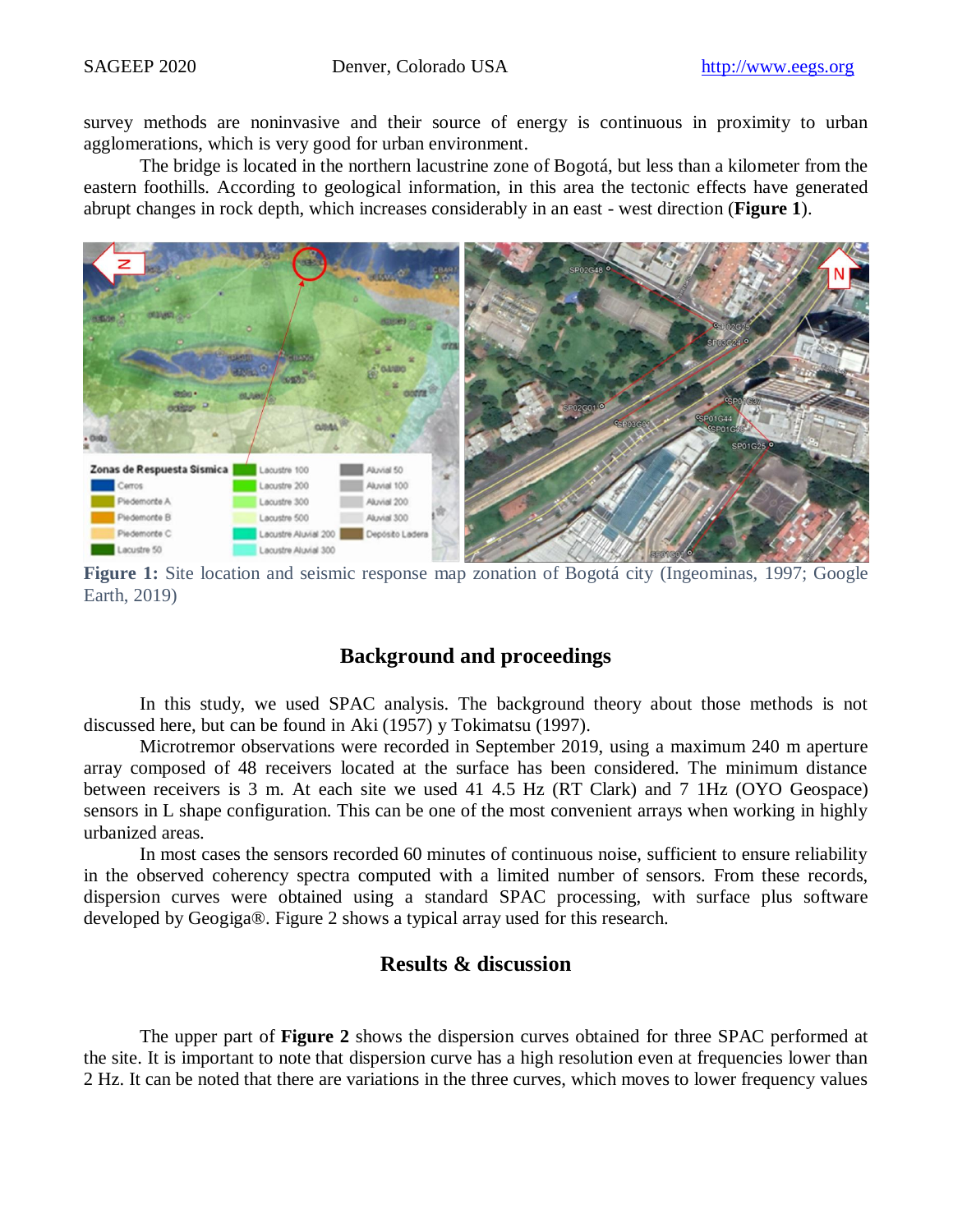towards the SPAC located to the west. The most important thing is that when using 48 channels, it has a high resolution up to frequencies of 20 hz, allowing you to identify higher modes in the shallower layers.

The lower part of **[Figure 2](#page-2-0)** shows the inverted Vs profiles for each SPAC. The empty circles show the values of Vs obtained from correlations with the NSPT. From surface and up to approximately 3 meters deep, a layer with average Vs of 140 m/s was identified, which corresponds to anthropic fills. Underlying this layer and up to approximately 20 meters deep, average Vs of 100 m/s, allow to establish the presence of very soft silty clays of the Sabana formation. Below this layer, Vs increase to 150 m/ s, which can be attributed to the presence of granular materials of alluvial-colluvial origin. This layer extends to a depth of 40 meters on average. At a greater depth, Vs values of 280 m/s and 615 m/s are observed, which corresponds to the presence of the colluvium and the weathered rock, respectively.



<span id="page-2-0"></span>**Figure 2:** Power spectrum and dispersion curves (Up) and Vs profiles for each SPAC (Bottom).

**[Figure 3](#page-3-0)** shows the geological interpretation of the Vs profiles. For this interpretation, previous information was provided on a borehole with continuous recovery, located in the center of the longitudinal profile. Soil laboratory tests and facies analysis to determine the origin of each geological formations were also performed. There is a very good correspondence in the results of the velocity profiles obtained with SPAC survey methods and the geological information obtained for borehole loggings.